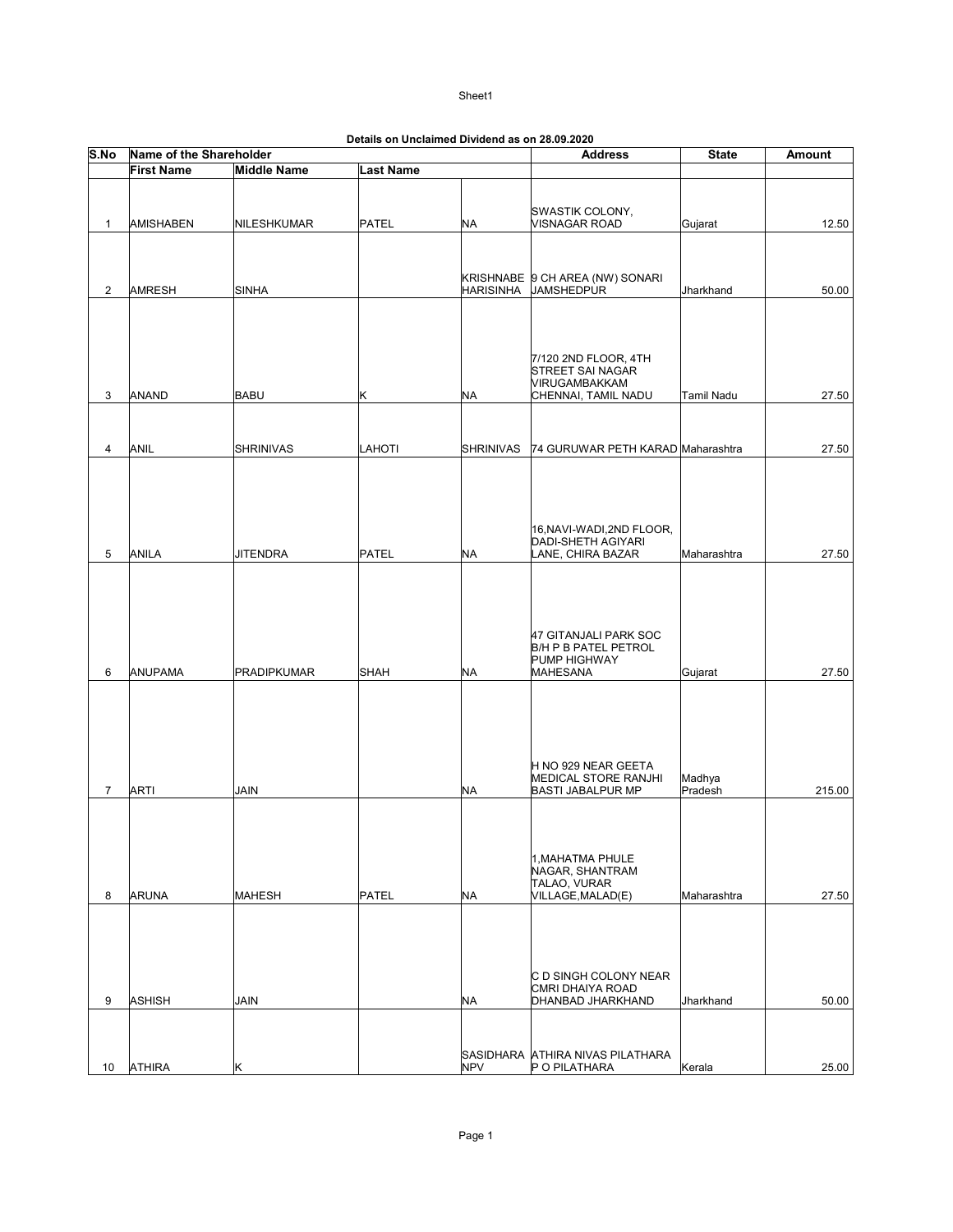|          |                       |                    |                              |                                          | H-2, PHASE- IV TNHB,                                                                                 |                    |                 |
|----------|-----------------------|--------------------|------------------------------|------------------------------------------|------------------------------------------------------------------------------------------------------|--------------------|-----------------|
| 11       | BALASUBRAMANIA<br>IN. | Α                  |                              | <b>ANNAJI</b>                            | SATHUVACHARY VELLORE<br><b>TAMILNADU</b>                                                             | <b>Tamil Nadu</b>  | 0.50            |
| 12       | <b>BHAGVANT</b>       | <b>RATNAKAR</b>    | DESHMUKH                     | <b>UROSHOTT</b><br>KH                    | RATNAKARP PLOT NO 2 ABHILASHA APT<br><b>JALAN NAGAR</b><br>AMDESHMU AURANGABAD<br><b>MAHARASHTRA</b> | Maharashtra        | 10.00           |
| 13       | BHARATBHAI            | <b>RASIKBHAI</b>   | VASOYA                       | <b>RASIMBHAI</b>                         | 153, OM SHREE SAI<br>JALARAMNAGAR OPP.<br>PATEL NAGAR, UDHNA<br><b>SURAT</b>                         | Gujarat            | 27.50           |
| 14       | Bhikhalal             | Κ                  | Shah                         | NA                                       | 28, New Khodidas Chawl<br>Main Road Asarwa<br>Ahmedabad                                              | Gujarat            | 55.00           |
| 15       | <b>BIJAY</b>          | <b>KUMAR</b>       | KHANDELWAL                   | <b>ONKARMAL</b><br><b>KHANDELW</b><br>AL | 13 J L NEHRU ROAD<br>RANIGANJ                                                                        | <b>West Bengal</b> | 27.50           |
| 16       | lC.                   | E                  | <b>THIRUMOORTHY</b>          | <b>NA</b>                                | 1/129 A<br>CHITTARKATUKOTTAI<br><b>KOZHIPANNAITHOTTAM</b><br>CHITTAR                                 | Tamil Nadu         | 25.00           |
| 17       | <b>DEEPAK</b>         | <b>DUTTA</b>       |                              | <b>NA</b>                                | 502 AMBROSIA BLDG<br>HIRANANDANI GARDEN<br><b>SCHOOL VIKHROLI WEST</b><br><b>MUMBAI</b>              | Maharashtra        | 300.00          |
| 18       | DHARAM                | <b>CHAND</b>       | <b>MEHTA</b>                 | <b>NA</b>                                | H.NO.1627/18 MEHTA<br><b>NAGAR</b>                                                                   | Haryana            | 27.50           |
| 19       | DR                    | <b>JOSSYMON</b>    | JKALLARACKAL                 | <b>NA</b>                                | KALLARACKAL (H) 67(5/190)<br>KANATTUPARA PALA<br><b>KOTTAYAM</b>                                     | Kerala             | 11.00           |
| 20       | <b>GAURIBEN</b>       | <b>DINESHKUMAR</b> | PATEL                        | NA                                       | E 12 NAVJYOT FLAT<br>MEMNAGAR AHMEDBAD                                                               | Gujarat            | 7.50            |
|          |                       |                    |                              | <b>HIRENSDES</b>                         | SWASRAYA OPP VAKARIYA<br>HALL NEW VEGETABLE                                                          |                    |                 |
| 21<br>22 | GIRA<br><b>HARIOM</b> | <b>HIREN</b>       | <b>DESAI</b><br><b>VARMA</b> | Al<br><b>MANURAMV</b><br><b>ARMA</b>     | MARKET VALSAD<br>NARSHI TEKARI, NR.<br>NARSHI MANDIR,<br>DHRANGADHRA                                 | Gujarat<br>Gujarat | 200.00<br>27.50 |
|          |                       | М                  |                              |                                          |                                                                                                      |                    |                 |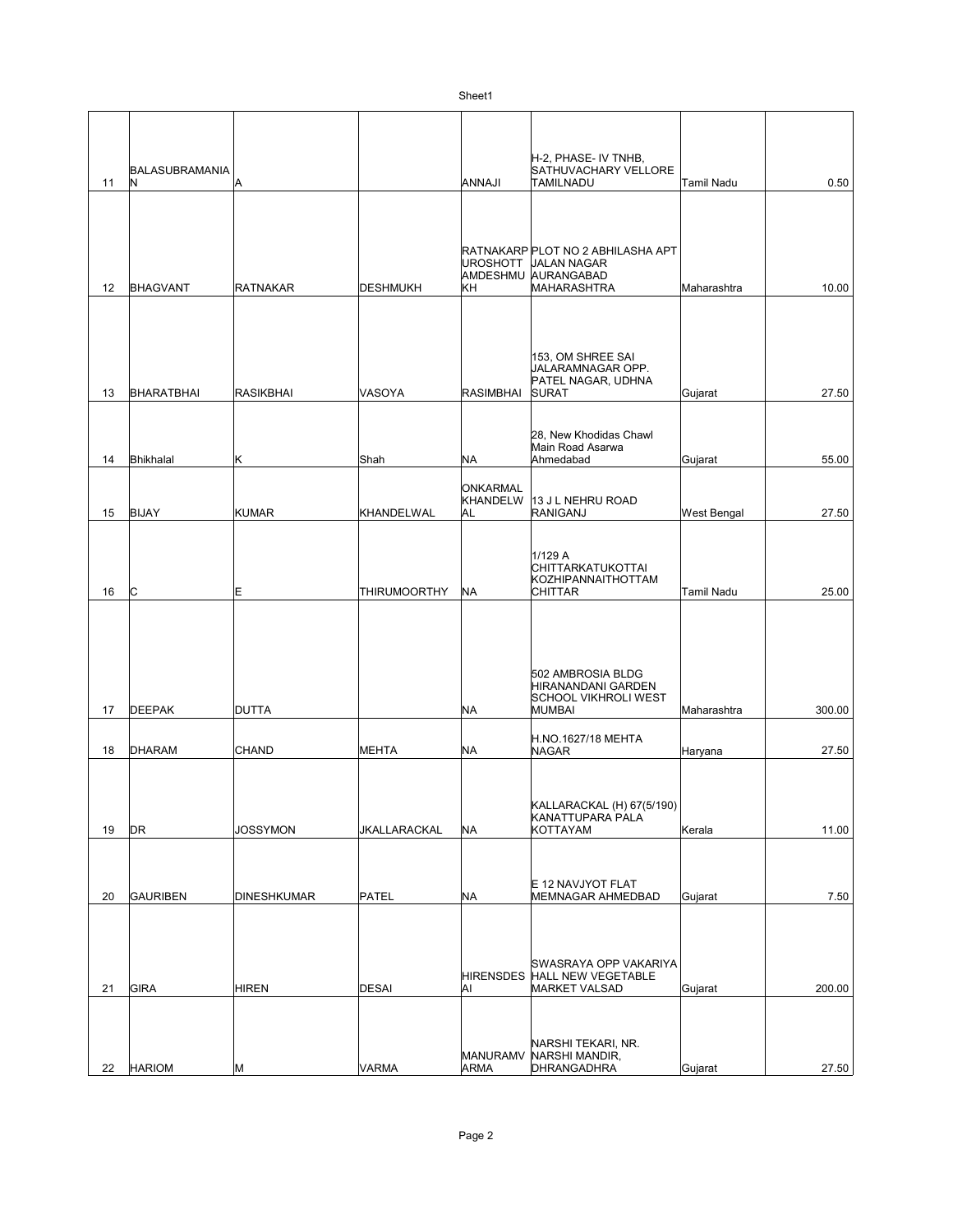| 23 | <b>HARPREET</b>            | <b>SINGH</b>       |                | <b>SINGH</b>         | K 14/19 DLF PHASE 2<br><b>SECOND FLOOR NEAR</b><br><b>AMERICAN PUBLIC</b><br>TRILOCHAN SCHOOL GURGAON<br>HARYANA INDIA | Haryana            | 5.00   |
|----|----------------------------|--------------------|----------------|----------------------|------------------------------------------------------------------------------------------------------------------------|--------------------|--------|
| 24 | <b>HARSHAVARDHAN</b><br>AN |                    |                | <b>SELVARAJ</b>      | 87 A2, BHARATHI COLONY,<br>PEELAMEDU 4TH CROSS,<br>NEAR ACE DATA COMPLEX,<br><b>COIMBATORE</b>                         | Tamil Nadu         | 0.50   |
|    |                            |                    |                |                      |                                                                                                                        |                    |        |
| 25 | <b>JATINKUMAR</b>          | <b>HARGOVANDAS</b> | THAKKAR        | lR.                  | HARGOVAN ABHAY SOCIETY OPP<br>DASTHAKKA CHAMUNDA SOCIETY<br><b>DEESA</b>                                               | Gujarat            | 27.50  |
| 26 | <b>JAYANTHI</b>            | <b>VIVEK</b>       | NAIK           | <b>NA</b>            | TYPE D 9 4 ANUVIKAS<br><b>TOWNSHIP TARAPUR</b><br>ROAD BOISAR<br>MAHARASHTRA                                           | Maharashtra        | 5.00   |
| 27 | JAYBANDHU                  | <b>GHOSH</b>       |                | <b>NA</b>            | VILL GOPALPUR PO<br>MAHADIA PS KANDI D IST M<br>KANDI WEST BENGAL                                                      | <b>West Bengal</b> | 3.00   |
| 28 | JAYESH                     | <b>MAHADEV</b>     | MEHTAHUF       | <b>MAHADEVS</b><br>A | EJPARMEHT PARSVA, N-51, MAIN BAZAR<br><b>GANDHIDHAM</b>                                                                | Gujarat            | 789.00 |
| 29 | <b>JIGNESH</b>             | <b>GOPALBHAI</b>   | KUNDALIA       | GOPALBHAI            | SHREEJI KRUPA 5 PATEL<br>COLONY ROAD NO 3<br>JAMNAGAR                                                                  | Gujarat            | 5.00   |
| 30 | JITU                       | KANJI              | <b>MISTARY</b> | <b>NA</b>            | R.NO 4,LAXMI NARAYAN<br>CHAWL, SANTARAM PADA,<br>KHOT KUWA,MALAD (E)                                                   | Maharashtra        | 27.50  |
| 31 | K                          | P                  | NAGESH         | <b>NA</b>            | NO L126 3RD STAGE<br>KUVEMPUNAGAR TALUK<br>MYSORE KARNATAKA                                                            | Karnataka          | 27.50  |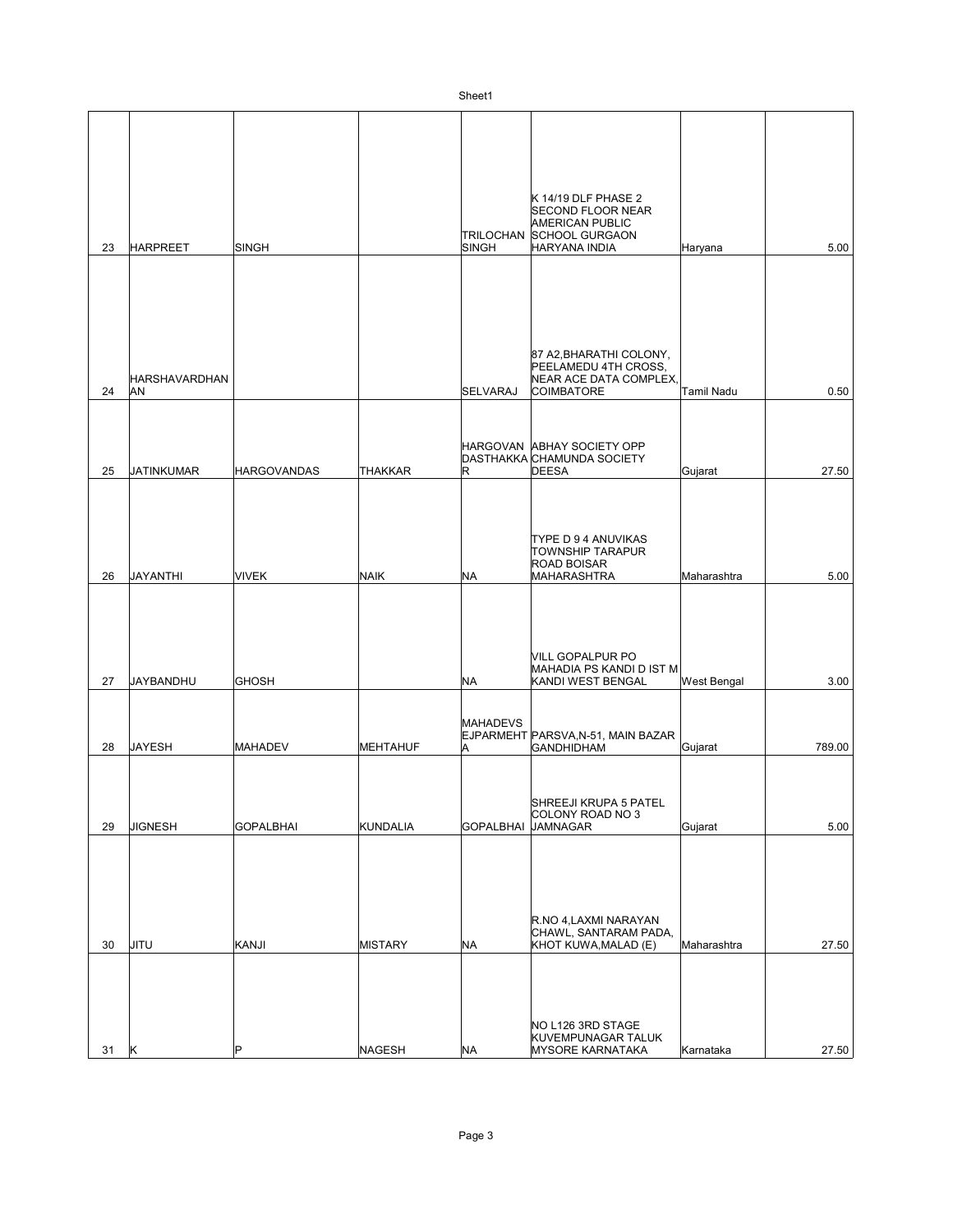| 32 | KALPESH         | <b>BIPIN</b>    | <b>SHAH</b>                                                   | <b>NA</b>       | TIME<br>ENTERPRISE, PARSHWADE<br>EP CHS, R.NO.18 II FLR, 142<br>SHYAMALDAS, GANDHI<br><b>MARG</b>   | Maharashtra          | 27.50  |
|----|-----------------|-----------------|---------------------------------------------------------------|-----------------|-----------------------------------------------------------------------------------------------------|----------------------|--------|
| 33 | KALPESH         |                 | <b>SHAH</b>                                                   | <b>NA</b>       | 6, FARIDA BUILDING, HAJI<br><b>BAPU ROAD, MALAD</b><br>(EAST), MUMBAI.                              | Maharashtra          | 2.50   |
| 34 | <b>KARVY</b>    | <b>STOCK</b>    | <b>BROKINGLIMITED</b><br><b>CLIENTACCOUNTB</b><br><b>SECM</b> | <b>NA</b>       | 46 AVENUE 4 STREET NO 1<br><b>BANJARA HILLS</b><br><b>HYDERABAD</b>                                 | Andhra Pradesh       | 159.50 |
| 35 | KARVY           | <b>STOCK</b>    | <b>BROKINGLIMITED</b><br>CLIENTACCOUNT<br><b>NSECM</b>        | <b>NA</b>       | 46 AVENUE 4 STREET NO 1<br><b>BANJARA HILLS</b><br><b>HYDERABAD</b>                                 | Andhra Pradesh       | 496.00 |
| 36 | LUCKY           | PAUL            |                                                               | <b>NA</b>       | VILL SAMUNDRI COLONY<br>PO MANGALBARI                                                               | West Bengal          | 150.00 |
| 37 | M               | lS              | PMohdBasheer                                                  | <b>NA</b>       | 5-25B Mosque Street,<br>Madhavalayam, K K Dist<br>Kanyakumari District) Kanya<br>Kumari             | Tamil Nadu           | 12.50  |
| 38 | MAHENDRA        | LAL             | THAKAR                                                        | <b>HAKAR</b>    | FLAT NO 255 SECTOR 37<br>NOIDA GUATAM BUDH<br>SHANTILALT NAGAR NOIDA UTTAR<br><b>PRADESH 201303</b> | <b>Uttar Pradesh</b> | 50.00  |
| 39 | <b>MAHESH</b>   | <b>RATILAL</b>  | <b>PATEL</b>                                                  | NA              | 1, MAHATMA PHAULE<br>NAGAR, SANTARAM TALAO,<br>KARAR VILLAGE, MALAD (E) Maharashtra                 |                      | 27.50  |
| 40 | MAKWANA         | <b>AMRUTLAL</b> |                                                               | OHANBHAI        | MAKWANAM KAILASH BHAVAN,<br>KHADPITH, RAJULA.                                                       | Gujarat              | 27.50  |
| 41 | MANGAL          | SANTOSH         | <b>BHANDARI</b>                                               | <b>HINUSARA</b> | PANNALALK A/P UMBARE TAL RAHURI<br>AHMEDNAGAR                                                       | Maharashtra          | 37.50  |
| 42 | <b>MEWADEVI</b> | <b>KAILASH</b>  | <b>GUPTA</b>                                                  | <b>PTA</b>      | KAILASHGU 27. T.C.X.S. GANDHIADHAM<br><b>DIST-KUTCH</b>                                             | Gujarat              | 27.50  |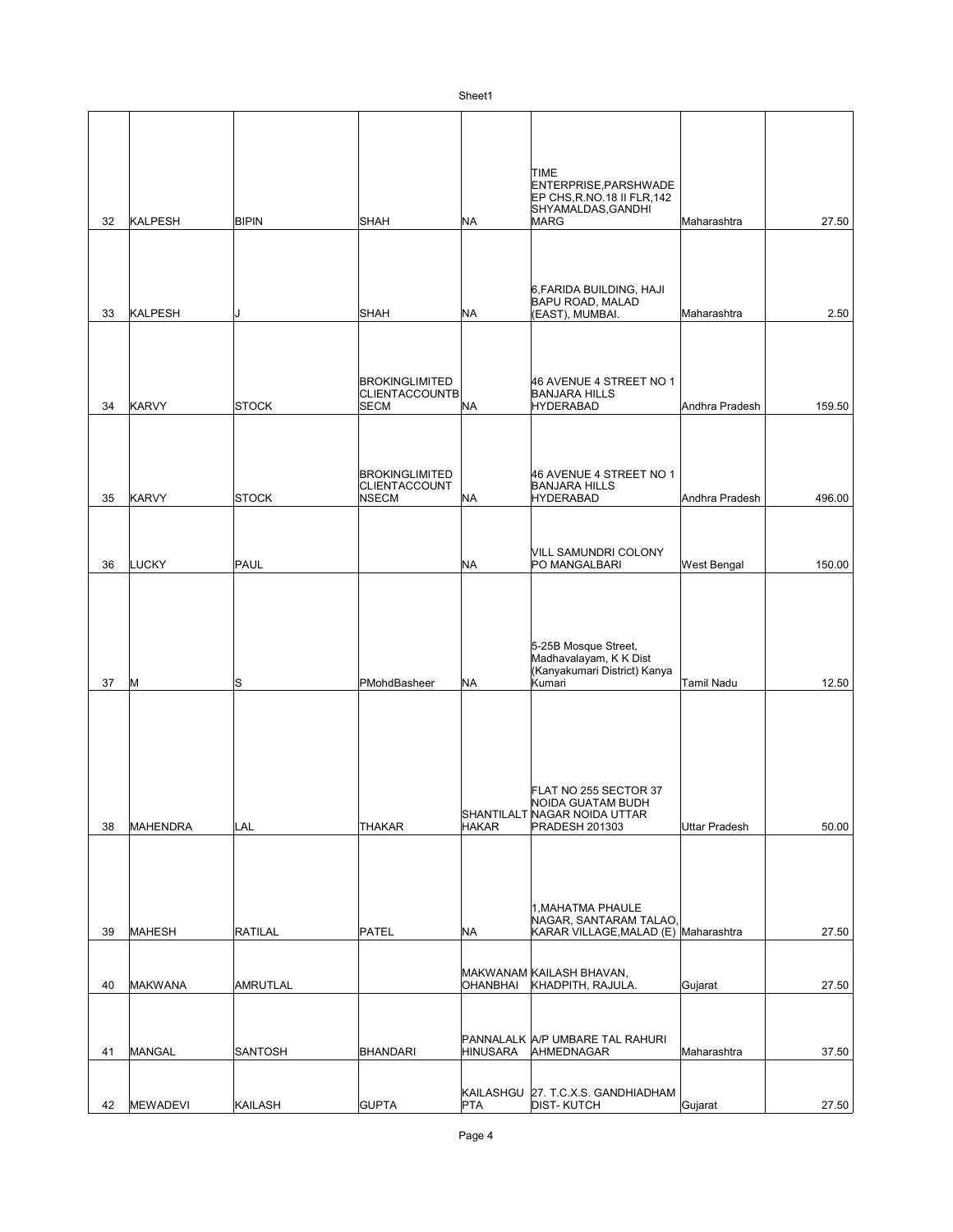| 43 |                |                   |                   |                      | VILLAGE AND POST<br>MATIYARA JAGDISH PS<br>LAR DEORIA DEORIA<br>UTTAR PRADESH, INDIA               |                   |        |
|----|----------------|-------------------|-------------------|----------------------|----------------------------------------------------------------------------------------------------|-------------------|--------|
|    | MINHAJ         | <b>AHMAD</b>      | ANSARI            | <b>NA</b>            | 274001                                                                                             | Uttar Pradesh     | 4.00   |
| 44 | Ν              | MANJULA           |                   | <b>NA</b>            | DOOR NO. 91/1, SOUTH<br>CAR STREET,<br>SRIVILLIPUTHUR,                                             | <b>Tamil Nadu</b> | 7.50   |
| 45 | NAGENDRA       | <b>NATH</b>       | <b>TAGORETAYI</b> | <b>NA</b>            | 17 - 1 - 388 / 6, SRI SAI<br><b>RESIDENCY LAKSHMI</b><br>NAGAR COLONY SAIDABAD<br><b>HYDERABAD</b> | Andhra Pradesh    | 5.00   |
| 46 | <b>NAYNA</b>   | A                 | <b>THACKER</b>    | <b>MSTHACKE</b><br>R | 178 ODHAV RESIDENCY<br><b>MUNDRA ROAD</b><br><b>RELOCATION BHUJ</b>                                | Gujarat           | 27.50  |
| 47 | <b>NISHANT</b> | <b>BHARATBHAI</b> | <b>SHAH</b>       | <b>NA</b>            | A/8 PREMJI NAGAR SOC<br>PART 2 NR RIVERA<br><b>TOWERS B/S SARDAR</b><br><b>BRIDGE ADAJAN</b>       | Gujarat           | 25.00  |
| 48 | ΙP             | <b>SRIMOHAN</b>   | <b>REDDY</b>      | <b>NA</b>            | NO 3-91B GUNTUPALLE<br><b>NEAR SCHOOL</b><br>VELDURTHY SUDEPALLE                                   | Andhra Pradesh    | 22.50  |
| 49 | PASALA         | <b>SRINIVASA</b>  | RAO               | <b>NA</b>            | D NO-9-2-12 DASIREDDY<br>VARI STREET MANDAPETA<br>EAST GODAVARI DISTRICT Andhra Pradesh            |                   | 25.00  |
| 50 | PAYAL          | <b>JIGNESH</b>    | <b>SHAH</b>       | <b>NA</b>            | MHATRE COTTAGE ROAD<br>NO.7, DAULAT NAGAR<br><b>BORIVALI E</b>                                     | Maharashtra       | 105.00 |
| 51 | PEDDI          | <b>KALYAN</b>     | <b>KRISHNA</b>    | <b>NA</b>            | 1.1.51 ROAD NO 10<br>VINAYAK NAGAR<br>NIZAMABAD                                                    | Andhra Pradesh    | 100.00 |
| 52 | PRABHABEN      | B                 | SHAH              |                      | 28 KHODIDAS NI CHALI NR<br>CIVIL HOSPITAL ASARVA<br>BHIKHABHAI AHMEDABAD                           | MAHARASHTR<br>A   | 4.50   |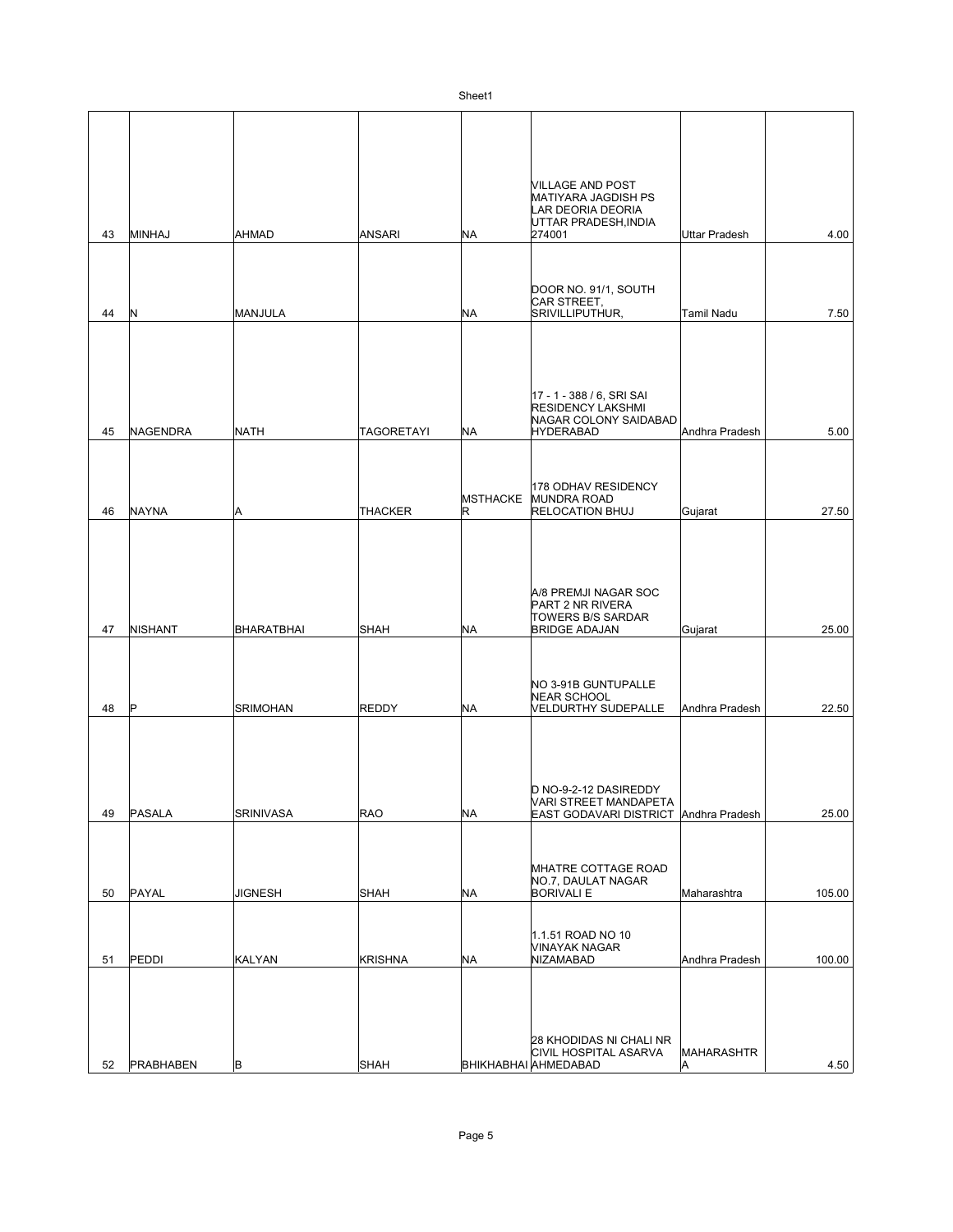| 53 | PRAFUL            | <b>RAJMAL</b>     | SHAH           | H                       | 301 ANKUR CO OP<br>SOCIETY DADABHAI ROAD<br>RAJMALSHA OPP BHAVANS COLLEGE<br>ANDHERI (WEST) MUMBAI | Maharashtra | 2.50  |
|----|-------------------|-------------------|----------------|-------------------------|----------------------------------------------------------------------------------------------------|-------------|-------|
|    |                   |                   |                |                         |                                                                                                    |             |       |
| 54 | PRAJAPATI         | <b>VINODKUMAR</b> | VALJIBHAI      | lτı                     | 15 SHARDANAGAR<br>VPPRAJAPA SOCIETY MAHESANA ROAD<br>VISNAGAR VISNAGAR                             | Gujarat     | 27.50 |
|    |                   |                   |                |                         |                                                                                                    |             |       |
| 55 | PRAMOD            | ls                | PARULEKAR      |                         | "SHUBHANKAR -C" FLAT NO<br>SHRINIVASD 2 5 SHREENAGAR<br>PARULEKAR MAHABAL JALGAON                  | Maharashtra | 50.00 |
| 56 | PRANESH           | <b>MADHAV</b>     | <b>BHAT</b>    | AT                      | A 11 KRISHNA PARK<br>SINGHAD ROAD ANAND<br>MADHAVBH NAGAR VADGAON BUDRUK<br>PUNE                   | Maharashtra | 10.00 |
|    |                   |                   |                |                         |                                                                                                    |             |       |
| 57 | <b>PRITHWISH</b>  | <b>DEBBARMA</b>   |                | <b>NA</b>               | <b>BANAMALIPUR AGARTALA</b><br><b>WEST TRIPURA</b>                                                 | Tripura     | 5.00  |
| 58 | R                 | <b>NARESH</b>     |                | <b>CRAGHAVA</b><br>N    | BLOCK C DOOR NO 18 T L<br>RAGHUPATY ST SUBASH<br>NAGAR CHROMEPET<br><b>CHENNAI</b>                 | Tamil Nadu  | 27.50 |
| 59 | <b>RADHESHYAM</b> | <b>CHANDULAL</b>  | <b>CHANDAK</b> |                         | TULSI, AT: ALSI PLOT, OPP.<br>NCC OFFICE, POST:<br>CHANDULAL GANDHI NAGAR, AKOLA                   | Maharashtra | 50.00 |
|    |                   |                   |                |                         | <b>BAIT E SULEMAN</b><br>9, HADDOWS ROAD                                                           |             |       |
| 60 | RAHEELA           | <b>KAREEM</b>     |                | NA                      | <b>CHENNAI</b>                                                                                     | Tamil Nadu  | 75.00 |
| 61 | <b>RAJEEV</b>     | <b>KUMAR</b>      |                | <b>PHOOLPAR</b><br>KASH | HIUSING BOARD COLONY<br>HUDA JAGADHRI 2707-08<br>SECTOR-17<br>YAMUNANAGAR HARYANA                  | Haryana     | 27.50 |
| 62 | RAJESH            | <b>JOSHI</b>      |                | <b>NA</b>               | H 1/98 VIKAS PURI NEW<br>DELHI                                                                     | Delhi       | 12.50 |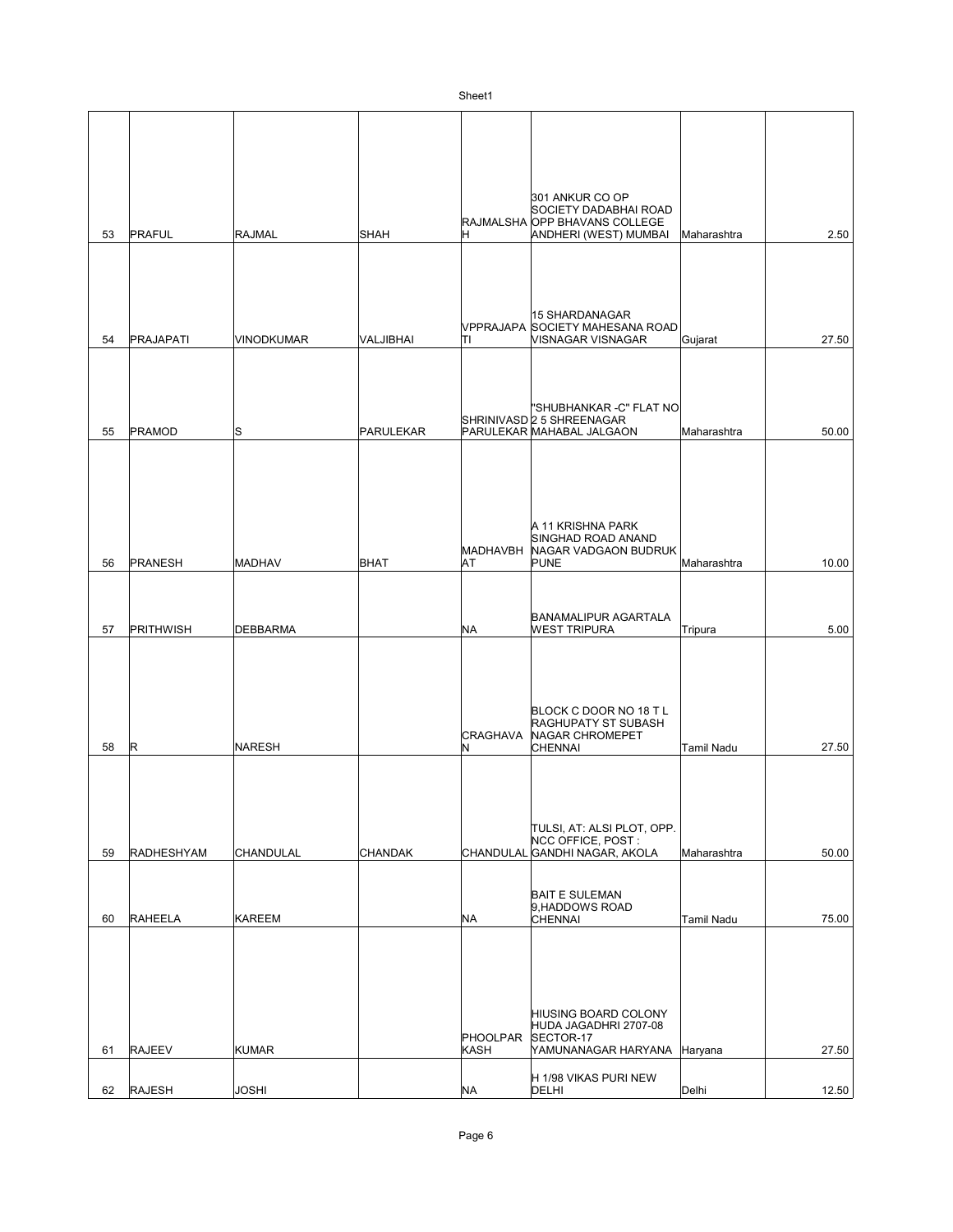|    |                   |               |                  | <b>RAMBHAUP</b>  | ARBATCHAU A3/306 RAKSHAK NAGAR                            |                      |       |
|----|-------------------|---------------|------------------|------------------|-----------------------------------------------------------|----------------------|-------|
| 63 | <b>RAJESH</b>     | R             | CHAUDHARI        | <b>DHARI</b>     | <b>GOLD KHARADI PUNE</b>                                  | Maharashtra          | 25.00 |
|    |                   |               |                  |                  |                                                           |                      |       |
|    |                   |               |                  |                  | 26/22/8 MUDUNURIVARI ST                                   |                      |       |
| 64 | RAMANARAYANA      | <b>KUNDA</b>  |                  | <b>NA</b>        | VIJAYAWADA ANDHRA<br>PRADESH                              | Andhra Pradesh       | 35.00 |
|    |                   |               |                  |                  |                                                           |                      |       |
|    |                   |               |                  |                  |                                                           |                      |       |
|    |                   |               |                  |                  |                                                           |                      |       |
|    |                   |               |                  |                  |                                                           |                      |       |
|    |                   |               |                  |                  | 405/6 HIGHLAND 1A                                         |                      |       |
|    |                   |               |                  |                  | LOKHANDAWALA<br>SNBALLAKU TOWNSHIP AKURLI ROAD            |                      |       |
| 65 | <b>RAVI</b>       | <b>KUMAR</b>  | ls               | <b>RAYA</b>      | KANDIVILI EAST MUMBAI                                     | Maharashtra          | 27.50 |
|    |                   |               |                  |                  |                                                           |                      |       |
|    |                   |               |                  |                  |                                                           |                      |       |
|    |                   |               |                  |                  |                                                           |                      |       |
|    |                   |               |                  |                  | C/O SACHIN GUPTA OPP.<br>SACHINGUP KISHORI LAL SEVA SADAN |                      |       |
| 66 | <b>RUCHI</b>      | <b>GUPTA</b>  |                  | TA               | NAYA BAZAAR BHIWANI                                       | Haryana              | 27.50 |
|    |                   |               |                  |                  |                                                           |                      |       |
|    |                   |               |                  |                  |                                                           |                      |       |
|    |                   |               |                  |                  | BHAURILAL BAKLIWAL AND<br>CO THANGAL BAZAR OPP            |                      |       |
|    |                   |               |                  |                  | <b>GURUDWARA IMPHAL</b>                                   |                      |       |
| 67 | SANAT             | <b>KUMAR</b>  | BAKLIWALHUF      | <b>NA</b>        | <b>IMPHAL</b>                                             | Manipur              | 20.00 |
|    |                   |               |                  |                  |                                                           |                      |       |
|    |                   |               |                  |                  |                                                           |                      |       |
|    |                   |               |                  |                  | 609 MOTI NAGAR                                            |                      |       |
|    |                   |               |                  | <b>VEERPALSI</b> | AN.MA.NAN. 245 NEAR<br>PARK VIEW GUEST HOUSE              |                      |       |
| 68 | SANJAY            | SINGH         |                  | <b>NGH</b>       | <b>UNNAO 209801</b>                                       | <b>Uttar Pradesh</b> | 27.50 |
|    |                   |               |                  |                  |                                                           |                      |       |
|    |                   |               |                  |                  | UDAYANATH K 4 KESHARI NAGAR                               |                      |       |
| 69 | <b>SANJEEB</b>    | PANDA         |                  | <b>PANDA</b>     | <b>BHUBANESHWAR</b>                                       | Orissa               | 50.00 |
|    |                   |               |                  |                  |                                                           |                      |       |
|    |                   |               |                  | <b>DAYARAMS</b>  | WARD NO 18 HARSH                                          | Madhya               |       |
| 70 | <b>SATYA</b>      | <b>SHARMA</b> |                  | <b>HARMA</b>     | NAGAR ITI HOSHANGABAD                                     | Pradesh              | 50.00 |
|    |                   |               |                  |                  |                                                           |                      |       |
|    |                   |               |                  |                  |                                                           |                      |       |
|    |                   |               |                  |                  | <b>TECNIMONT ICB PVT LTD</b>                              |                      |       |
|    |                   |               |                  |                  | <b>BLDG 2 CHINCHOLI</b><br>BUNDER LINK ROAD 504           |                      |       |
| 71 | <b>SATYABRATA</b> | <b>ROY</b>    | <b>CHOWDHURY</b> | <b>NA</b>        | MALAD WEST MUMBAI                                         | Maharashtra          | 50.00 |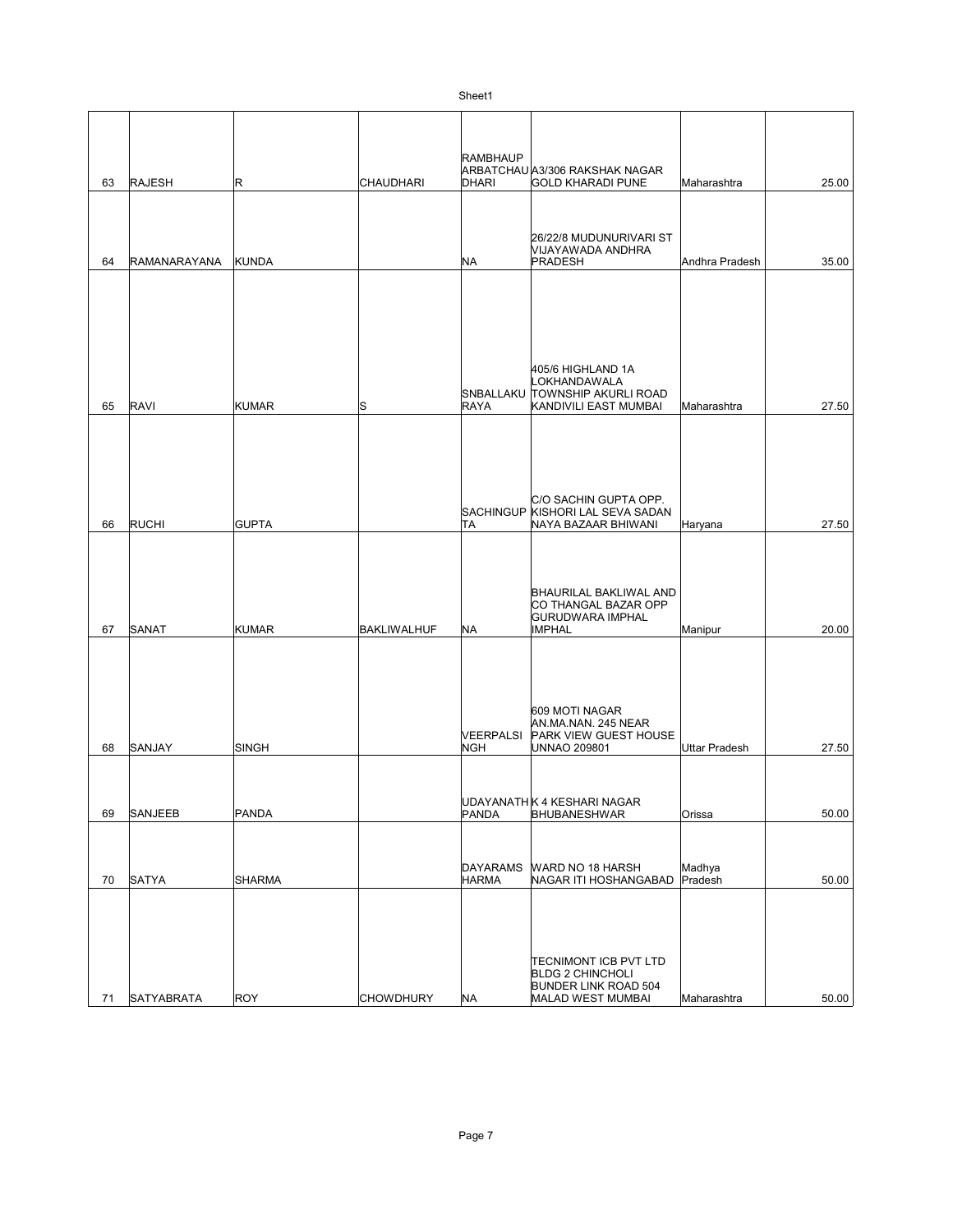|    |                  |                   |          | ו וסטווט                    |                                                                                                                                  |                      |        |
|----|------------------|-------------------|----------|-----------------------------|----------------------------------------------------------------------------------------------------------------------------------|----------------------|--------|
| 72 | <b>SHAHNAZ</b>   | <b>PARVEEN</b>    |          | NA                          | 195/49, JAGAT NARAIN<br>ROAD, NEAR NOOR<br>HOSPITAL GOLAGANJ<br>226018                                                           | <b>Uttar Pradesh</b> | 0.50   |
| 73 | SHANGARAN        | M                 |          | <b>NA</b>                   | NO 58 IYYANAR KOIL ST<br>ELLAIPILLAI CHAVADY<br>SRINERIMADAM<br>PONDICHERRY TAMILNADU Pondicherry                                |                      | 20.00  |
| 74 | <b>SHARDABEN</b> | <b>KISHORBHAI</b> | PATEL    | <b>PATEL</b>                | 03 TULIP 37 OPP OLIVE<br><b>GRACE BH POOJAPARK NR</b><br><b>GOKUL PARTY PLOT</b><br>KISHORBHAISAINATH MARG VASANA<br>VADODARA    | Gujarat              | 150.00 |
| 75 | SHASHANK         | <b>SHEKHAR</b>    | JHA      | KUMARJHA                    | AL KHAFAJY FLAT 304 318-<br>DEVENDRA 24 ST UM HUR AIR DUBAI<br>48559 DUBAI.                                                      | <b>NA</b>            | 115.00 |
| 76 | <b>SUDHIR</b>    | <b>RAJARAM</b>    | SONAWANE | NA                          | MALHAR ROAD SATANA                                                                                                               | Maharashtra          | 3.50   |
| 77 | <b>SUKLA</b>     | <b>BANERJEE</b>   |          | <b>NA</b>                   | 52 THE HEAVENS 4TH<br><b>FLOOR KK BANERJEE</b><br><b>ROAD BERHAMPORE</b><br>GORABAZAR<br><b>BERHAMPORE WEST</b><br><b>BENGAL</b> | West Bengal          | 250.00 |
| 78 | <b>SUNITA</b>    | <b>GODARA</b>     |          | MLGODARA                    | VPO - KISHANGARH KHARA<br>BARWALA (33) ADAMPUR<br>HISAR(HARYANA)                                                                 | Haryana              | 12.50  |
| 79 | <b>SUNITA</b>    | <b>GODARA</b>     |          | <b>MANOHARL</b><br>ALGODARA | G J HIGH SCHOOL MANDI<br><b>ADAMPUR HISAR</b>                                                                                    | Haryana              | 94.50  |
| 80 | <b>SURESH</b>    | <b>KUMAR</b>      |          | ΝA                          | 72 A SEC 3 MADAN MITTAL<br>VALI GALI MANDI DABWALI<br>MANDI DABWALI                                                              | Haryana              | 25.00  |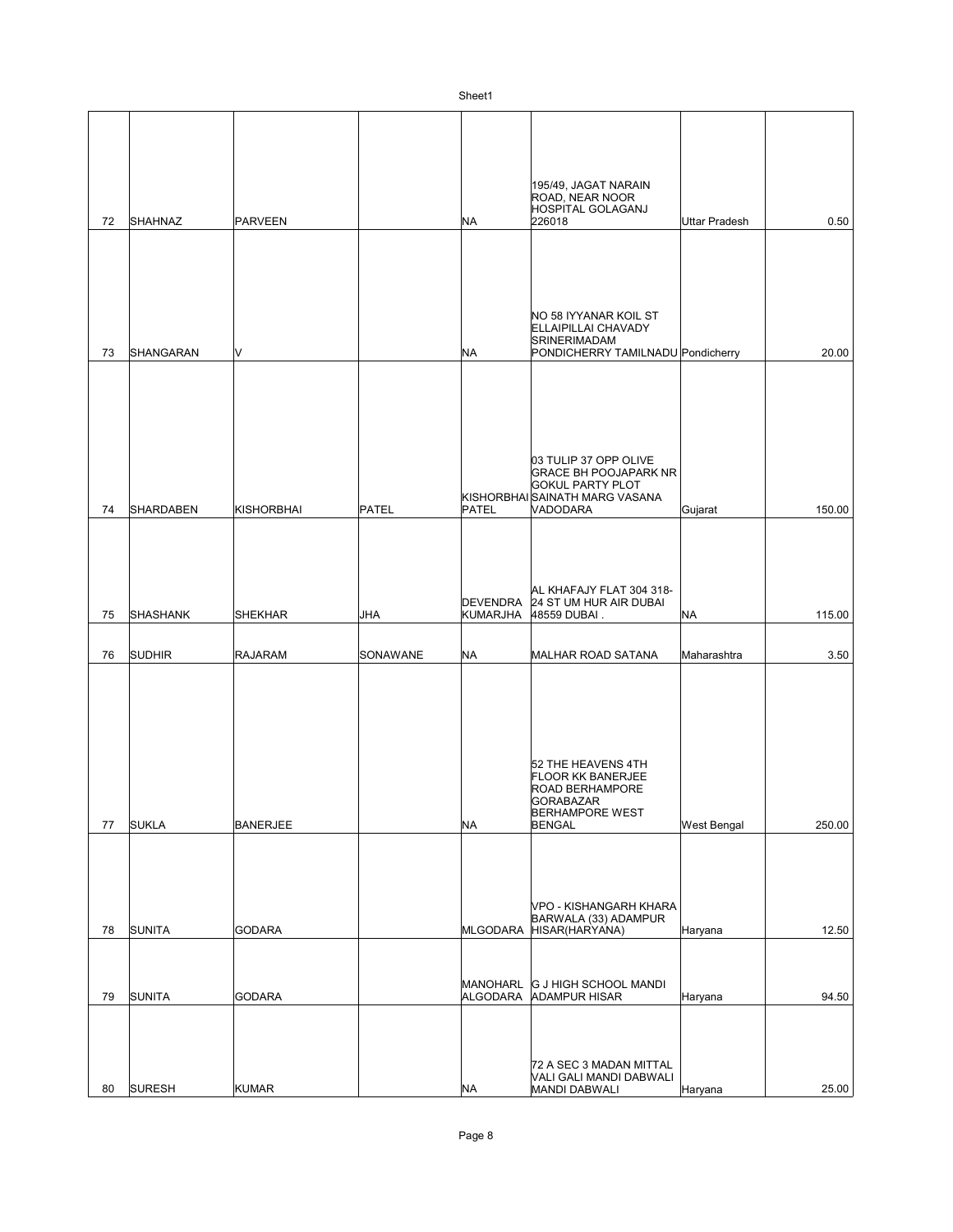|    |               |                   |              | ו וסטווט                   |                                                           |                   |       |
|----|---------------|-------------------|--------------|----------------------------|-----------------------------------------------------------|-------------------|-------|
|    |               |                   |              | <b>RAMSARUP</b>            |                                                           |                   |       |
| 81 | <b>SUSHIL</b> | <b>KUMAR</b>      | SINDHWANI    |                            | SINDHWANI 230 PATEL NAGAR HISAR                           | Haryana           | 27.50 |
|    |               |                   |              |                            |                                                           |                   |       |
|    |               |                   |              |                            |                                                           |                   |       |
|    |               |                   |              |                            |                                                           |                   |       |
|    |               |                   |              |                            |                                                           |                   |       |
|    |               |                   |              |                            | HNO 606 VILL KAHANUWAN<br><b>DISH GURDASPUR</b>           |                   |       |
| 82 | UDAY          | <b>SHARMA</b>     |              | <b>NA</b>                  | <b>KAHANUWAM</b>                                          | Punjab            | 30.00 |
|    |               |                   |              |                            |                                                           |                   |       |
| 83 | UDAYKUMAR     | <b>HARSHADRAI</b> | <b>DESAI</b> | <b>NA</b>                  | NANA CHOWK JETPUR                                         | Gujarat           | 27.50 |
|    |               |                   |              |                            |                                                           |                   |       |
|    |               |                   |              |                            |                                                           |                   |       |
|    |               |                   |              |                            |                                                           |                   |       |
|    |               |                   |              |                            |                                                           |                   |       |
|    |               |                   |              |                            | <b>DOOR NO 38/14</b><br><b>ISMAILPURAM 6TH STREET</b>     |                   |       |
| 84 | VARADHARAJAN  | P                 |              |                            | PALCHAMYT MADURAI (E)(Z) MADURAI                          | Tamil Nadu        | 12.50 |
|    |               |                   |              |                            |                                                           |                   |       |
|    |               |                   |              | VETTUKKAT                  |                                                           |                   |       |
|    |               |                   |              |                            | TUVALASUM 9 OODANILAI EXCHANGE                            |                   |       |
| 85 | VASANTHI      | D                 |              | <b>UTHUSAMY</b><br>KARUPPU | STREET ARACHLUR                                           | <b>Tamil Nadu</b> |       |
|    |               |                   |              |                            | <b>ERODE</b>                                              |                   | 2.50  |
|    |               |                   |              |                            |                                                           |                   |       |
|    |               |                   |              |                            |                                                           |                   |       |
|    |               |                   |              |                            |                                                           |                   |       |
|    |               |                   |              |                            | 14-1-90/218, GAYATHRI                                     |                   |       |
| 86 | VENKATA       | <b>RAMANA</b>     | <b>REDDY</b> |                            | REDDYSATY NAGAR ALLAPOOR<br>ANARAYANA BORABANDA HYDERABAD | Andhra Pradesh    | 27.50 |
|    |               |                   |              |                            |                                                           |                   |       |
|    |               |                   |              |                            |                                                           |                   |       |
|    |               |                   |              |                            |                                                           |                   |       |
|    |               |                   |              |                            |                                                           |                   |       |
|    |               |                   |              |                            |                                                           |                   |       |
|    |               |                   |              |                            | DO NO-11-15 ALAMURU<br>EAST GODAVARI DISTRICT             |                   |       |
|    |               |                   |              |                            | EAST GODAVARI DISTRICT                                    |                   |       |
| 87 | <b>VETSA</b>  | <b>NARASIMHA</b>  | MURTHY       | <b>NA</b>                  | A P                                                       | Andhra Pradesh    | 50.00 |
|    |               |                   |              |                            |                                                           |                   |       |
|    |               |                   |              |                            |                                                           |                   |       |
| 88 | <b>VISHVA</b> | <b>JEET</b>       | <b>DOGRA</b> | <b>HDOGRA</b>              | MEHARSING 1161 G/F LAXMIBAI NAGAR<br>NEW DELHI NEW DELHI  | Delhi             | 6.00  |
|    |               |                   |              |                            |                                                           |                   |       |
|    |               |                   |              |                            |                                                           |                   |       |
|    |               |                   |              |                            | 21 SAHEEL APTS<br><b>WAGHOLIKAR PARK</b>                  |                   |       |
| 89 | <b>VIVEK</b>  | <b>ARVIND</b>     | KUMBHOJKAR   | <b>NA</b>                  | <b>BARAMATI</b>                                           | Maharashtra       | 25.00 |
|    |               |                   |              |                            |                                                           |                   |       |
|    |               |                   |              |                            |                                                           |                   |       |
|    |               |                   |              |                            |                                                           |                   |       |
|    |               |                   |              |                            | 5/4, GOVIND MARG BEHIND<br>GIRDHARLA MOTI DOONGRI THANA   |                   |       |
| 90 | YOGESH        | <b>MAHESHWARI</b> |              |                            | <b>JAIPUR</b>                                             | Rajasthan         | 27.50 |
|    |               |                   |              |                            |                                                           |                   |       |
|    |               |                   |              |                            |                                                           |                   |       |
|    |               |                   |              |                            |                                                           |                   |       |
|    |               |                   |              |                            |                                                           |                   |       |
|    |               |                   |              |                            | 15, KHADI COLONY, 2ND<br>STREET, VALLIAPPA                |                   |       |
|    |               |                   |              |                            | LAYOUT,                                                   |                   |       |
| 91 | ΙA            | D                 | ANANDHAN     | <b>ADHANDAP</b><br>ANI     | KARUVAMPALAYAM,<br><b>TIRUPUR TAMILNADU</b>               | Tamil Nadu        | 2.50  |
|    |               |                   |              |                            |                                                           |                   |       |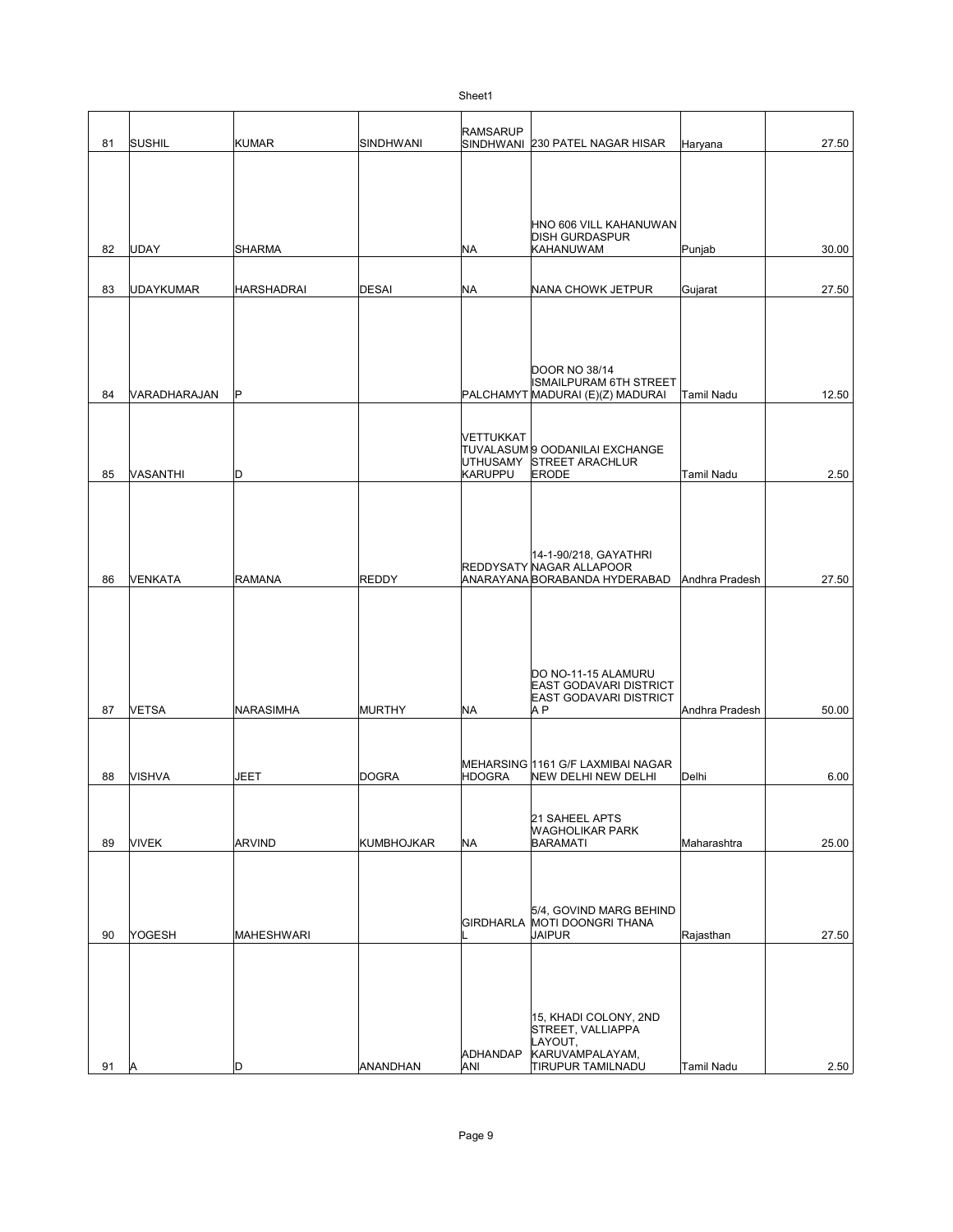| 92  | <b>ABHA</b>           | DHAND              |               | <b>DHAND</b>                       | ARURARAM G-167, BLOCK G DILSHAD<br><b>COLONY DELHI</b> | Delhi             | 50.00  |
|-----|-----------------------|--------------------|---------------|------------------------------------|--------------------------------------------------------|-------------------|--------|
|     |                       |                    |               |                                    |                                                        |                   |        |
|     |                       |                    |               |                                    |                                                        |                   |        |
|     |                       |                    |               |                                    | FLAT NO 7 HOMELAND CO<br>OP HSG SOC SALISBURY          |                   |        |
| 93  | AJIT                  | <b>GAUTAMCHAND</b> | <b>TATIYA</b> | <b>NA</b>                          | <b>PARK PUNE</b>                                       | Maharashtra       | 155.00 |
|     |                       |                    |               |                                    |                                                        |                   |        |
| 94  | <b>AMRESH</b>         | <b>SINHA</b>       |               | HARISINHA                          | KRISHNABE  9 CH AREA (NW) SONARI<br><b>JAMSHEDPUR</b>  | Jharkhand         | 50.00  |
|     |                       |                    |               |                                    |                                                        |                   |        |
|     |                       |                    |               |                                    |                                                        |                   |        |
|     |                       |                    |               |                                    |                                                        |                   |        |
|     |                       |                    |               |                                    | <b>UMA BUNGLOW 16</b>                                  |                   |        |
| 95  | ANIL                  | <b>MANDRUPKAR</b>  |               | <b>CHANDRAS</b><br><b>HEKHAR</b>   | <b>GIRIJASHANJAR SOCIETY</b><br>DHANKAWADY PUNE        | Maharashtra       | 10.00  |
|     |                       |                    |               |                                    |                                                        |                   |        |
|     |                       |                    |               |                                    |                                                        |                   |        |
|     |                       |                    |               |                                    |                                                        |                   |        |
|     |                       |                    |               |                                    |                                                        |                   |        |
|     |                       |                    |               |                                    | HOUSE NO 504 PAMPING                                   |                   |        |
|     |                       |                    |               |                                    | <b>STATION ROAD NEAR</b><br><b>AGNIHOTRA TEMPLE</b>    |                   |        |
|     |                       |                    |               | SONOPANT                           | MURLIDHAR BHINGAR NAGAR<br>AHMEDNAGAR                  |                   |        |
| 96  | ANIL                  | <b>MURLIDHAR</b>   | <b>BIDE</b>   | <b>BIDE</b>                        | AHMEDNAGAR                                             | Maharashtra       | 12.50  |
|     |                       |                    |               |                                    |                                                        |                   |        |
|     |                       |                    |               |                                    | E 15 B DDA FLATS                                       |                   |        |
| 97  | ANSHUL                | <b>SETH</b>        |               | <b>ANANDPRA</b><br><b>KASHSETH</b> | MUNIRKA I DELHI DELHI<br>DELHI                         | Delhi             | 8.50   |
|     |                       |                    |               |                                    |                                                        |                   |        |
|     |                       |                    |               | <b>BALAKOTES</b>                   |                                                        |                   |        |
|     |                       |                    |               | <b>WARARAOK</b>                    | OPPURAVU 2-15-236 KOTA BAZAR S A P                     |                   |        |
| 98  | <b>APARNA</b>         | <b>DEVI</b>        | KOPPURAVURI   | RI                                 | ROAD NARASARAOPET                                      | Andhra Pradesh    | 20.00  |
|     |                       |                    |               |                                    |                                                        |                   |        |
|     |                       |                    |               |                                    | SURAJMALK 1 A 39 R C VYAS NAGAR                        |                   |        |
| 99  | ASHISH                | <b>KUMAR</b>       | KHARIWAL      | <b>HARIWAL</b>                     | BHILWARA RAJASTHAN                                     | Rajasthan         | 112.50 |
|     |                       |                    |               |                                    |                                                        |                   |        |
|     |                       |                    |               |                                    | SASIDHARA ATHIRA NIVAS PILATHARA                       |                   |        |
| 100 | <b>ATHIRA</b>         | Κ                  |               | <b>NPV</b>                         | P O PILATHARA                                          | Kerala            | 87.50  |
|     |                       |                    |               |                                    |                                                        |                   |        |
|     |                       |                    |               |                                    |                                                        |                   |        |
|     |                       |                    |               |                                    | C/O ARCHNA ENTERPRIZE<br>SOARJANBH BHASKAR CHAMBERS    |                   |        |
| 101 | <b>ATUL</b>           | ARJANBHAI          | PATEL         | Al                                 | DANAPITH JUNAGADH                                      | Gujarat           | 42.50  |
|     |                       |                    |               |                                    |                                                        |                   |        |
|     |                       |                    |               |                                    | H-2, PHASE- IV TNHB,                                   |                   |        |
| 102 | BALASUBRAMANIA<br>IN. | Α                  |               | ANNAJI                             | SATHUVACHARY VELLORE<br><b>TAMILNADU</b>               | <b>Tamil Nadu</b> | 0.50   |
|     |                       |                    |               |                                    |                                                        |                   |        |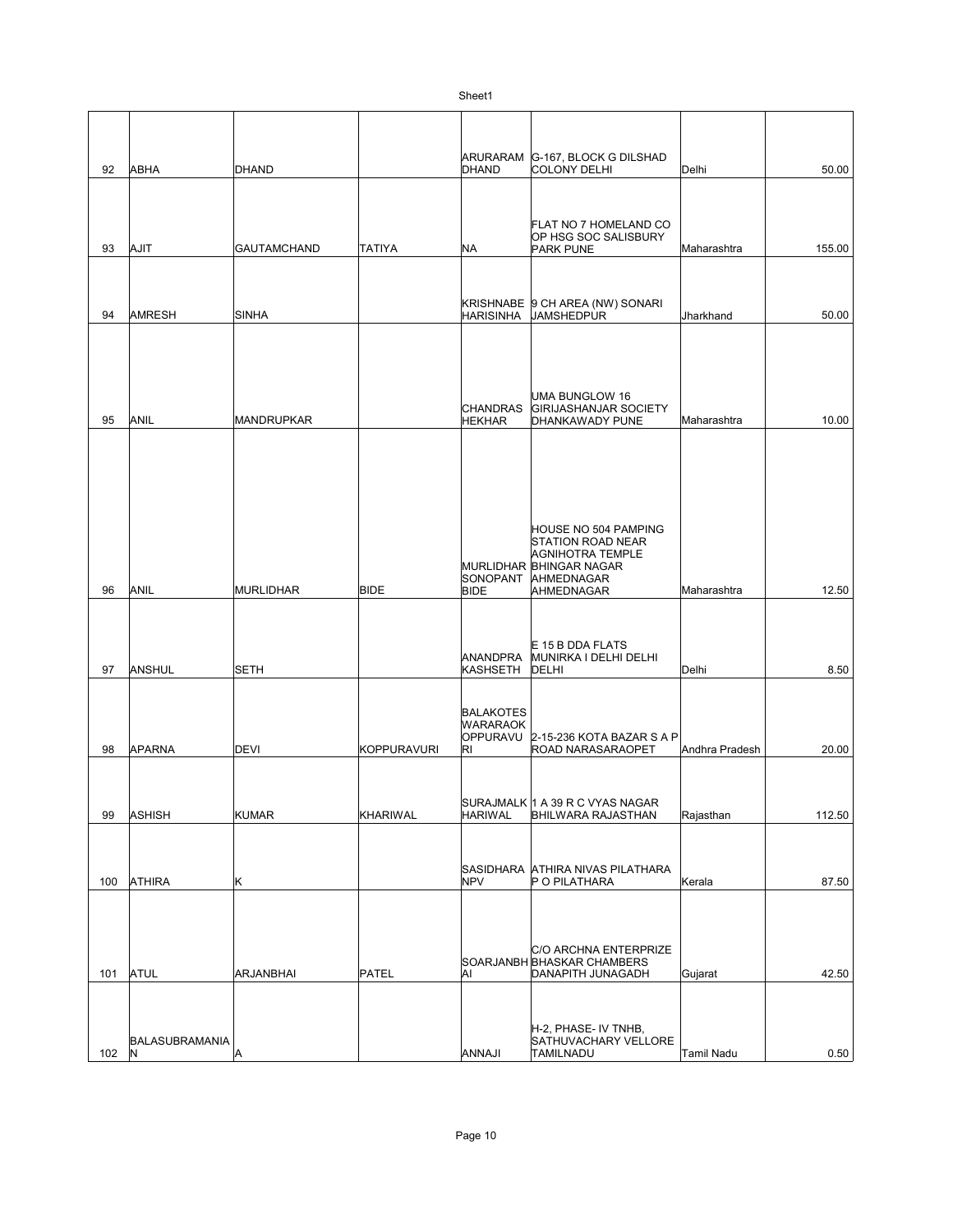|     |                   |                   |                 |                                    | BLOCK NO A,FLAT NO<br>104, ASHOKA TOWERS<br><b>NEAR BASAWA GARDENS</b>                                                      |                |       |
|-----|-------------------|-------------------|-----------------|------------------------------------|-----------------------------------------------------------------------------------------------------------------------------|----------------|-------|
| 103 | <b>BANDARI</b>    | NAGALAXMI         |                 | BANDARIDA<br><b>TTATRI</b>         | VINAYAK NAGAR<br>NIZAMABAD                                                                                                  | Andhra Pradesh | 27.50 |
|     |                   |                   |                 | <b>UROSHOTT</b>                    | RATNAKARP PLOT NO 2 ABHILASHA APT<br><b>JALAN NAGAR</b><br>AMDESHMU AURANGABAD                                              |                |       |
| 104 | <b>BHAGVANT</b>   | <b>RATNAKAR</b>   | <b>DESHMUKH</b> | KH                                 | MAHARASHTRA<br>10-VASUNDHARA SOCEITY,                                                                                       | Maharashtra    | 10.00 |
| 105 | <b>BHARATBHAI</b> | <b>HARIBHAI</b>   | PATEL           | <b>TEL</b>                         | HARIBHAIPA AT PO. BECHARAJI, DIST.<br>MEHASANA<br>153, OM SHREE SAI<br>JALARAMNAGAR OPP.<br>PATEL NAGAR, UDHNA              | Gujarat        | 7.50  |
| 106 | <b>BHARATBHAI</b> | <b>RASIKBHAI</b>  | VASOYA          | <b>RASIMBHAI</b>                   | <b>SURAT</b>                                                                                                                | Gujarat        | 27.50 |
| 107 | <b>BIJAY</b>      | <b>KUMAR</b>      | KHANDELWAL      | ONKARMAL<br><b>KHANDELW</b><br>AL  | 13 J L NEHRU ROAD<br>RANIGANJ                                                                                               | West Bengal    | 27.50 |
| 108 | CHANDRAKANT       | <b>VISHWASRAO</b> | <b>TARAL</b>    | <b>OLAXMANR</b><br><b>AOTARAL</b>  | CHANDRAKIRAN VIJAY<br>VISHWASRA HOUSING SOCIETY,<br><b>GOURAKSHAN ROAD</b><br><b>AKOLA AKOLA</b>                            | Maharashtra    | 20.00 |
| 109 | <b>GANGADHAR</b>  | Κ                 | <b>ADEPU</b>    | <b>PU</b>                          | R NO 313 3RD FLR BLDG<br>NO 6 OPP NEROLAL HOUSE<br>GOMATA NAGAR LOWER<br>KISHANADE PAREL OPP NEROLOL<br><b>HOUSE MUMBAI</b> | Maharashtra    | 25.00 |
| 110 | <b>GERSON</b>     | <b>SYDNEY</b>     | <b>DIAS</b>     | <b>LUDOVICOJ</b><br><b>OHNDIAS</b> | IP O BOX 113366 136 AL<br>MUSHRIF, AL QUASIS DUBAI<br>UAE                                                                   | NA             | 12.50 |
| 111 | GURU              | <b>PRASAD</b>     | MN              | <b>APPA</b>                        | 104 1ST FLOOR<br>RASHINKAR PLAZA D<br>MDNATARAJ DEVRAJ URS ROAD<br><b>MYSORE</b>                                            | Karnataka      | 2.50  |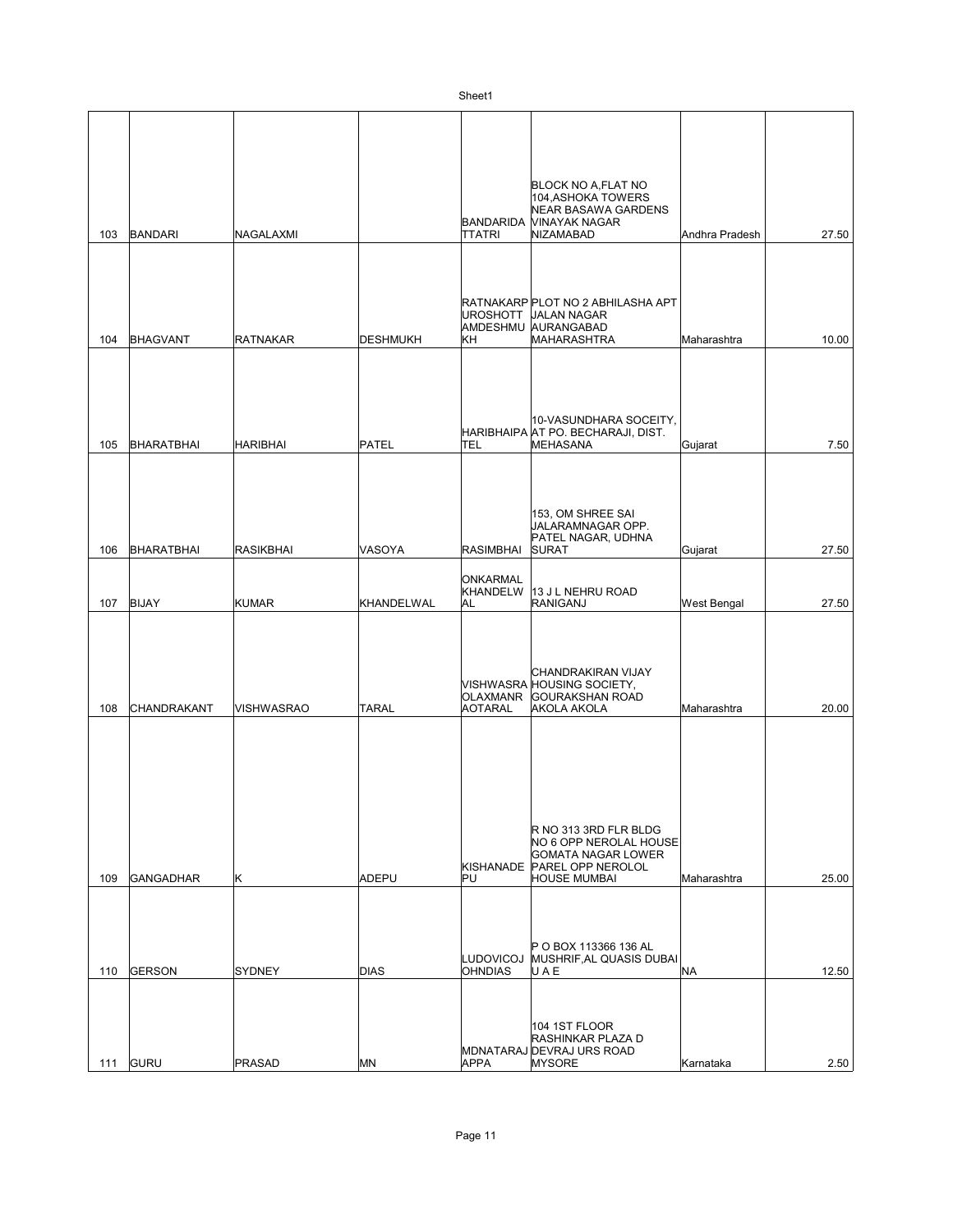| 112 | <b>HARIOM</b>               | М               | VARMA           | MANURAMV<br><b>ARMA</b>          | NARSHI TEKARI, NR.<br>NARSHI MANDIR,<br>DHRANGADHRA                                                                 | Gujarat              | 27.50  |
|-----|-----------------------------|-----------------|-----------------|----------------------------------|---------------------------------------------------------------------------------------------------------------------|----------------------|--------|
|     |                             |                 |                 |                                  |                                                                                                                     |                      |        |
| 113 | <b>HARPREET</b>             | <b>SINGH</b>    |                 | <b>TRILOCHAN</b><br><b>SINGH</b> | K 14/19 DLF PHASE 2<br><b>SECOND FLOOR NEAR</b><br><b>AMERICAN PUBLIC</b><br><b>SCHOOL GURGAON</b><br>HARYANA INDIA | Haryana              | 11.00  |
| 114 | <b>HARSHAVARDHAN</b><br>AN. |                 |                 | <b>SELVARAJ</b>                  | 87 A2, BHARATHI COLONY,<br>PEELAMEDU 4TH CROSS,<br>NEAR ACE DATA COMPLEX,<br><b>COIMBATORE</b>                      | Tamil Nadu           | 0.50   |
|     |                             |                 |                 |                                  |                                                                                                                     |                      |        |
| 115 | JAYESH                      | <b>MAHADEV</b>  | MEHTAHUF        | <b>MAHADEVS</b><br>A             | EJPARMEHT PARSVA, N-51, MAIN BAZAR<br><b>GANDHIDHAM</b>                                                             | Gujarat              | 789.00 |
|     |                             |                 |                 |                                  | H NO 373/17                                                                                                         |                      |        |
| 116 | JUNAID                      | М               |                 | <b>NAVAS</b>                     | KUTHUPARAMBA PO<br>KANNUR DT                                                                                        | Kerala               | 1.00   |
| 117 | KANHA                       | <b>POLYMERS</b> | LTD             | <b>NA</b>                        | G-26, 59/132-A, PURANI DAL<br>MANDI CANARA BANK<br><b>BUILDING BIRHANA ROAD</b><br><b>KANPUR 208012</b>             | <b>Uttar Pradesh</b> | 50.00  |
| 118 | <b>KOPPA</b>                | <b>SUBBA</b>    | <b>RAOROOPA</b> | <b>ARAO</b>                      | C/O K S RAMESHA<br>KARNATAKA BANK LTD<br>PARVATHI TALKIES ROAD<br>KOPPASUBB CHANNAPATNA<br>BANGALORE,               | Karnataka            | 25.00  |
| 119 | KRISHNA                     | DAS             |                 | ABHOYPAD<br>ADUTTA               | 8 / 44, EAST MALL ROAD<br>KOLKATA                                                                                   | West Bengal          | 5.00   |
|     | 120 KURIAN                  | <b>KURIEN</b>   |                 | <b>RIAN</b>                      | PADINJAREKKARA HOUSE<br><b>MOUNT WARDHA</b><br>KURIANCHE MUTTAMBALAM PO<br>KOTTAYAM                                 | Kerala               | 20.00  |

 $\overline{\phantom{a}}$ 

 $\overline{\phantom{a}}$ 

 $\overline{\phantom{a}}$ 

 $\overline{1}$ 

 $\overline{\phantom{a}}$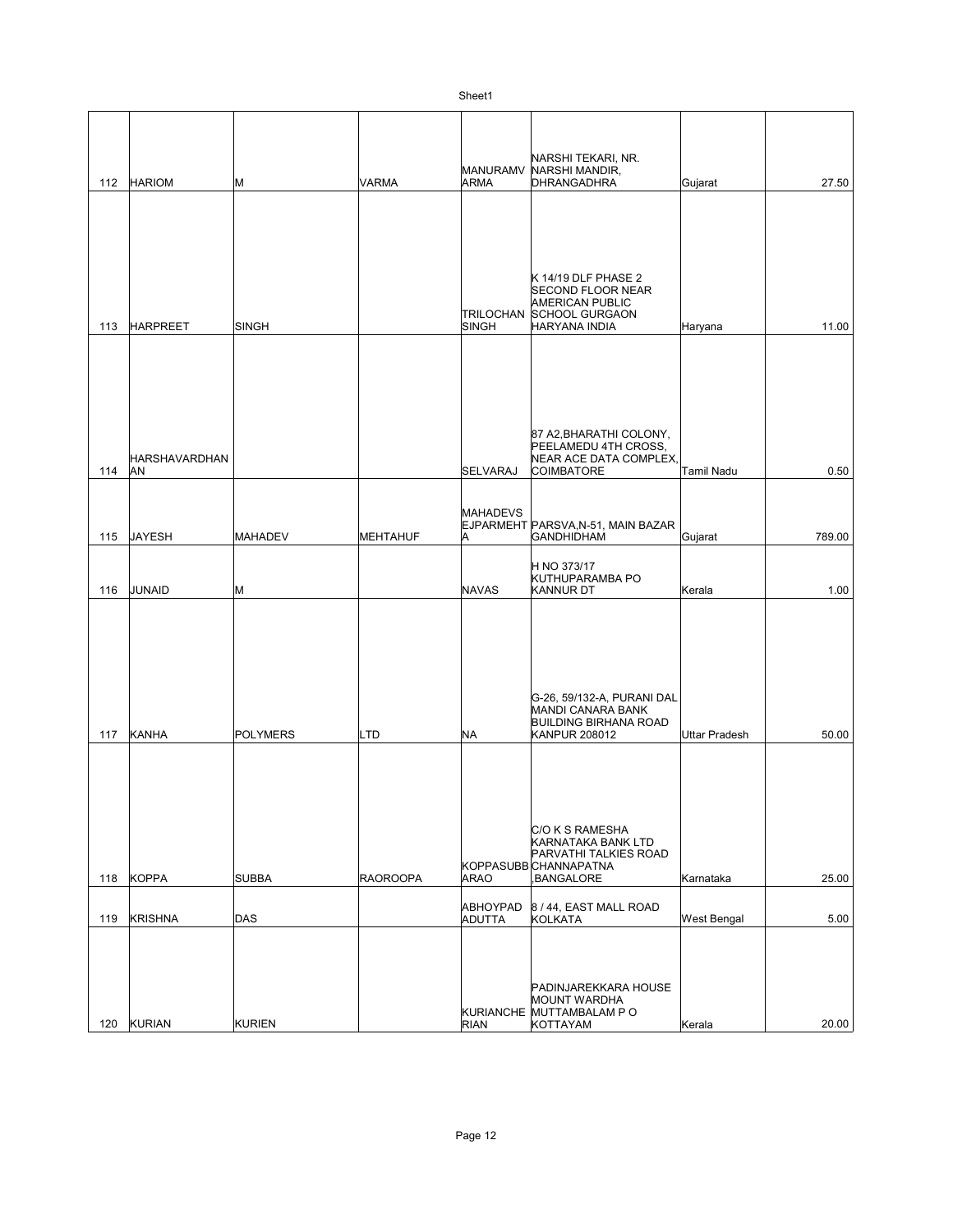| 121 | KUSHAL          | <b>PRAKASH</b>   | <b>SACHDEV</b>  | <b>TAMBERDA</b><br><b>SSACHDEV</b> | PRAKASHPI 7. 2ND FLOOR SHIV<br>MARKET KALUPUR KOTNI<br><b>RANG AHMEDABAD</b>                                                               | Gujarat        | 27.50 |
|-----|-----------------|------------------|-----------------|------------------------------------|--------------------------------------------------------------------------------------------------------------------------------------------|----------------|-------|
|     |                 |                  |                 |                                    |                                                                                                                                            |                |       |
| 122 | LAKSHMAIAH      | YEDLAPALLI       |                 | МA                                 | C/OT<br>VENKATAKRISHNAIAH<br>PLOT NO 16 AKASH NAGAR<br><b>COLONY NEW</b><br><b>BOWENPALLY</b><br>CHENCHAM SECUNDERABAD<br><b>TELANGANA</b> | Andhra Pradesh | 0.50  |
| 123 | <b>LATABEN</b>  | <b>SHIVUBHAI</b> | PATEL           | SHIVUBHAII<br>PATEL                | SHVARBHAI LUHARVAS THOL TA KADI<br>MAHSANA                                                                                                 | Gujarat        | 27.50 |
|     |                 |                  |                 |                                    |                                                                                                                                            |                |       |
| 124 | MAHENDRA        | LAL              | THAKAR          | HAKAR                              | FLAT NO 255 SECTOR 37<br>NOIDA GUATAM BUDH<br>SHANTILALT NAGAR NOIDA UTTAR<br><b>PRADESH 201303</b>                                        | Uttar Pradesh  | 75.00 |
| 125 | <b>MAKWANA</b>  | <b>AMRUTLAL</b>  |                 | <b>OHANBHAI</b>                    | MAKWANAM KAILASH BHAVAN,<br>KHADPITH, RAJULA.                                                                                              | Gujarat        | 27.50 |
| 126 | <b>MAMTABEN</b> | NITINKUMAR       | <b>DOSHI</b>    | <b>MERA</b>                        | SITAL ZEROX UNDER LIC<br>RAJMALJIAJ OFFICE NEAR KALABHAI<br>PETROL PUMP DAHOD                                                              | Gujarat        | 40.00 |
| 127 | MANEKCHAND      | <b>HASTIMAL</b>  | <b>JAIN</b>     | IN                                 | HASTIMALJA 31, SHAKTI NAGAR SOCIETY<br>V.K.VADI ROAD MEHSANA                                                                               | Gujarat        | 50.00 |
| 128 | MANGAL          | <b>SANTOSH</b>   | <b>BHANDARI</b> | <b>HINUSARA</b>                    | PANNALALK A/P UMBARE TAL RAHURI<br>AHMEDNAGAR                                                                                              | Maharashtra    | 20.50 |
| 129 | <b>MEENA</b>    | <b>DINKAR</b>    | <b>DOSHI</b>    |                                    | DINKARAMR 1/18 CHANDRAPRABHA<br>ATLALDOSH SOCIETY MURAR ROAD<br>MULUND (WEST) MUMBAI                                                       | Maharashtra    | 27.50 |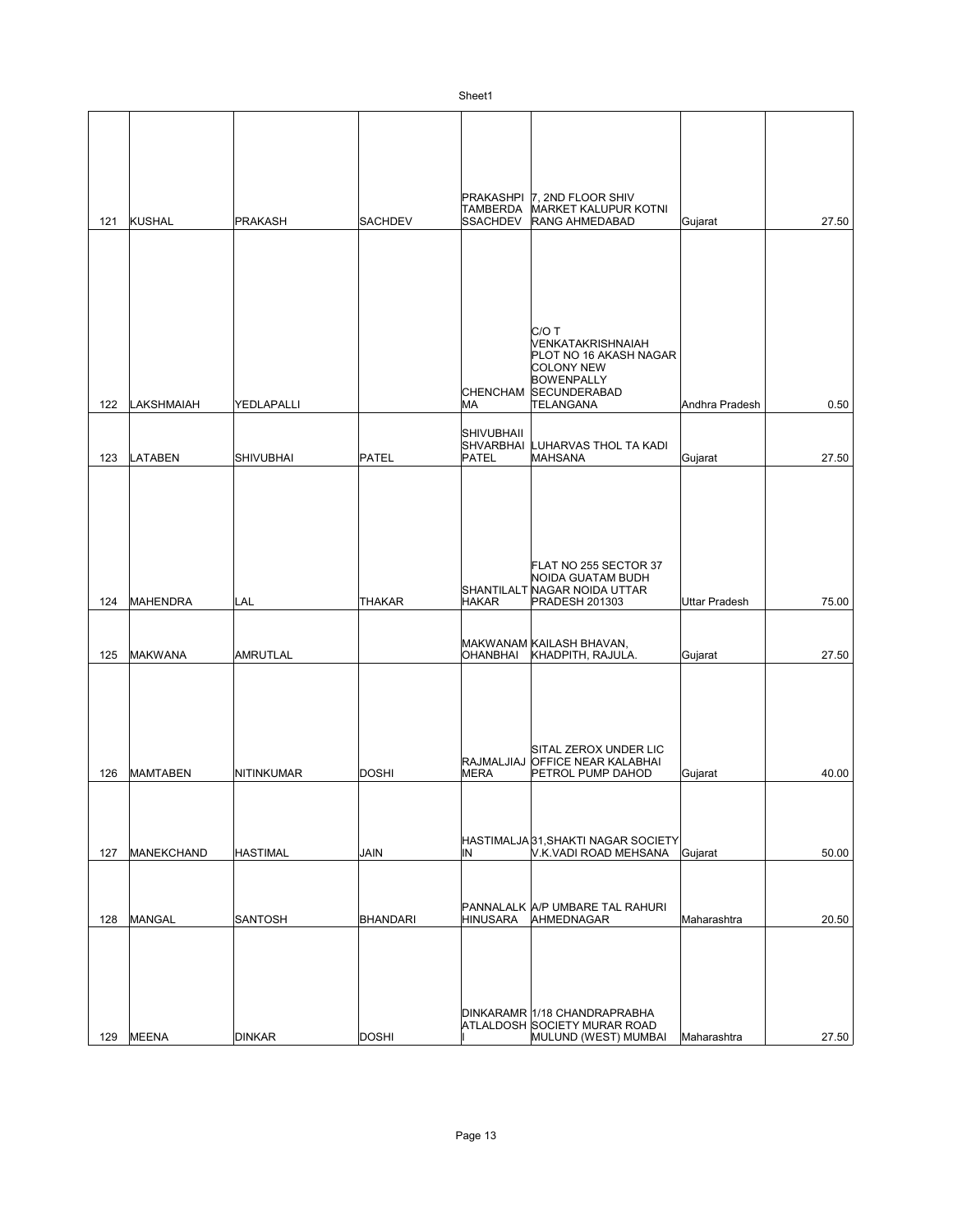| 135 | PRAKASHCHANDR<br> A | <b>LILADHAR</b> | KANABAR        | <b>LILADHAR</b>              | SAHJANAND BHUVAN, 3-<br>RAGHUVIR PARA, RAJKOT                                             | Gujarat           | 27.50 |
|-----|---------------------|-----------------|----------------|------------------------------|-------------------------------------------------------------------------------------------|-------------------|-------|
| 136 | <b>PRAMOD</b>       | S               | PARULEKAR      |                              | "SHUBHANKAR -C" FLAT NO<br>SHRINIVASD 2 5 SHREENAGAR<br>PARULEKAR MAHABAL JALGAON         | Maharashtra       | 50.00 |
| 137 | <b>PRANESH</b>      | <b>MADHAV</b>   | BHAT           | <b>MADHAVBH</b><br><b>AT</b> | A 11 KRISHNA PARK<br>SINGHAD ROAD ANAND<br>NAGAR VADGAON BUDRUK<br>PUNE                   | Maharashtra       | 10.00 |
| 138 | IR.                 | <b>NARESH</b>   |                | <b>CRAGHAVA</b><br>N         | BLOCK C DOOR NO 18 T L<br><b>RAGHUPATY ST SUBASH</b><br>NAGAR CHROMEPET<br><b>CHENNAI</b> | <b>Tamil Nadu</b> | 27.50 |
| 139 | <b>RADHESHYAM</b>   | CHANDULAL       | <b>CHANDAK</b> |                              | TULSI, AT: ALSI PLOT, OPP.<br>NCC OFFICE, POST:<br>CHANDULAL GANDHI NAGAR, AKOLA          | Maharashtra       | 50.00 |

|     |                     |                 |                   | Sheet1                           |                                                                                                                                       |                |        |
|-----|---------------------|-----------------|-------------------|----------------------------------|---------------------------------------------------------------------------------------------------------------------------------------|----------------|--------|
| 130 | NAMPALLY            | <b>PRAVEEN</b>  | <b>KUMAR</b>      |                                  | SAI RAGHAVA ENCLAVE,<br>FLAT NO 502, 5TH FLOOR<br><b>G-BLOCK NR</b><br>SRIDEVITHEATRE,<br>PREMSAGA CHANDAN NGR<br>RNAMPALLY HYDERABAD | Andhra Pradesh | 25.00  |
| 131 | NAYNA               | Α               | <b>THACKER</b>    | <b>MSTHACKE</b><br>R             | 178 ODHAV RESIDENCY<br>MUNDRA ROAD<br><b>RELOCATION BHUJ</b>                                                                          | Gujarat        | 27.50  |
| 132 | <b>NSCCL</b>        | <b>WITHHOLD</b> | ACCOUNT           | <b>NA</b>                        | NSCCL Trade World, Second<br>Floor S.B.Marg, Lower Parel<br>Mumbai                                                                    | Maharashtra    | 0.50   |
| 133 | ΙP                  | V               | <b>SASIDHARAN</b> | <b>GOPALANN</b><br><b>AMBIAR</b> | <b>ATHIRA NIVAS PILATHARA</b><br>P O MANDOOR KANNUR                                                                                   | Kerala         | 150.00 |
| 134 | PARVEZ              | <b>AHMAD</b>    |                   | M                                | ABDUSSALA SAUDI MBT PO BOX 1884<br>KHOBAR KSA 31952                                                                                   | <b>NA</b>      | 100.00 |
| 135 | PRAKASHCHANDR<br> A | LILADHAR        | KANABAR           | LILADHAR                         | SAHJANAND BHUVAN, 3-<br>RAGHUVIR PARA, RAJKOT                                                                                         | Gujarat        | 27.50  |
| 136 | PRAMOD              | lS              | PARULEKAR         |                                  | "SHUBHANKAR -C" FLAT NO<br>SHRINIVASD 2 5 SHREENAGAR<br>PARULEKAR MAHABAL JALGAON                                                     | Maharashtra    | 50.00  |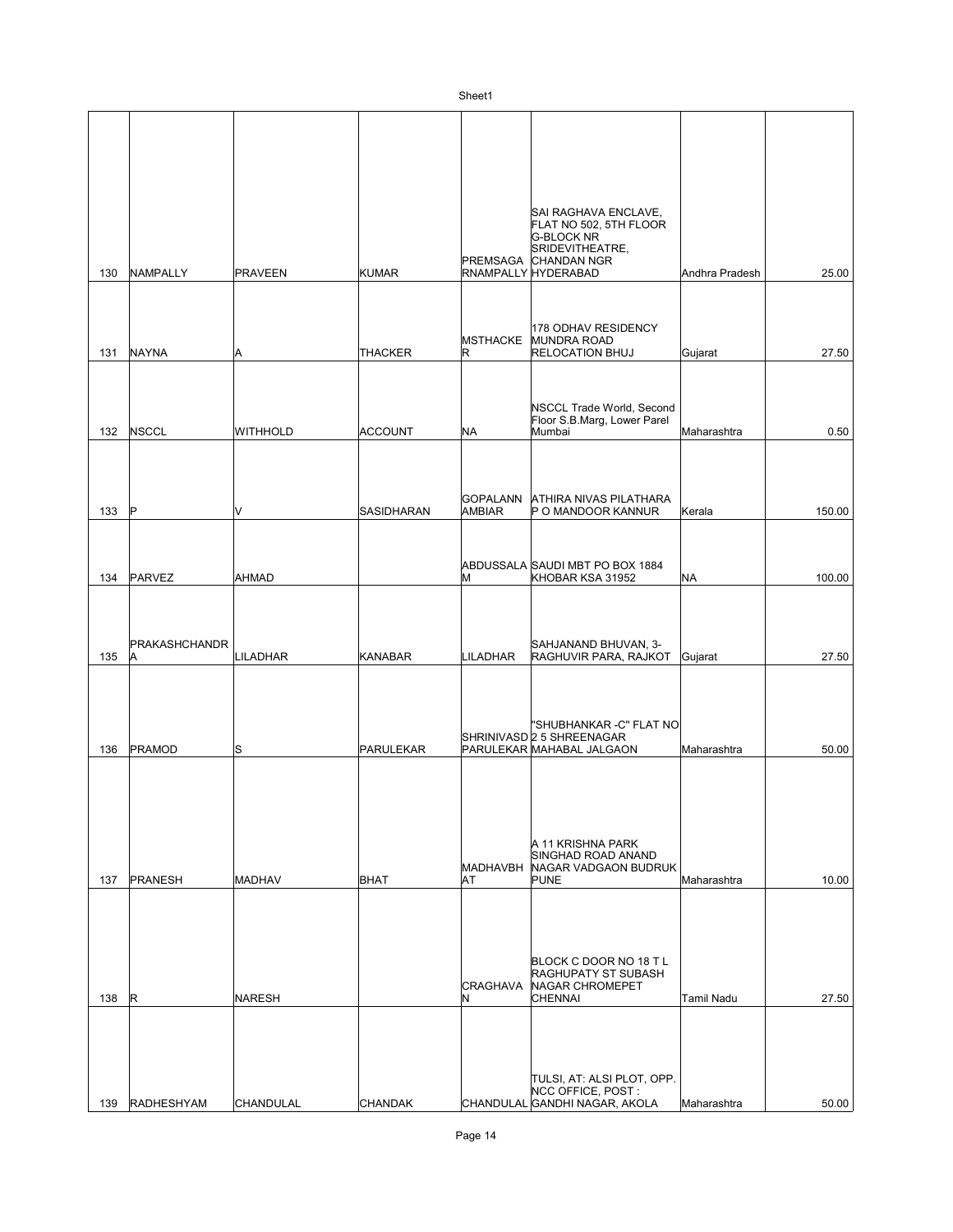|     |               |                    |                  | AMARCHAN                                              | A/7 MOHANRAJ CHSL IRANI<br>WADI RD NO 3 NR MODI<br><b>PARK KANDIVALI WEST</b> |                      |        |
|-----|---------------|--------------------|------------------|-------------------------------------------------------|-------------------------------------------------------------------------------|----------------------|--------|
| 140 | RAHUL         | <b>JAIN</b>        |                  | <b>DJAIN</b>                                          | <b>MUMBAI</b>                                                                 | Maharashtra          | 10.00  |
|     |               |                    |                  |                                                       | B6/12 DLF QUTAB ENCLAVE<br>DLF PHASE I NEAR DLF                               |                      |        |
|     |               |                    |                  |                                                       | HARBANSLA PLAZA TOWER GURGAON.                                                |                      |        |
| 141 | <b>RAJEEV</b> | <b>KUMAR</b>       | <b>ARORA</b>     | <b>LARORA</b>                                         | <b>HARYANA</b>                                                                | Haryana              | 75.00  |
| 142 | <b>RAJESH</b> | R                  | <b>CHAUDHARI</b> | RAMBHAUP<br><b>DHARI</b>                              | ARBATCHAU A3/306 RAKSHAK NAGAR<br><b>GOLD KHARADI PUNE</b>                    | Maharashtra          | 25.50  |
| 143 | RUCHI         | <b>GUPTA</b>       |                  | <b>SACHINGUP</b><br>TA                                | C/O SACHIN GUPTA OPP.<br>KISHORI LAL SEVA SADAN<br>NAYA BAZAAR BHIWANI        | Haryana              | 27.50  |
| 144 | ls            | <b>SURESH</b>      |                  | PKSUGUNA<br>IN.                                       | <b>SURESH NIVAS NORTH</b><br><b>ARYAD P O ALAPPUZHA</b>                       | Kerala               | 5.00   |
| 145 | SAILAJA       | Κ                  |                  |                                                       | 47-11-8 DWARAKANAGAR<br>KAPRAKASH VISAKHAPATNAM                               | Andhra Pradesh       | 5.00   |
| 146 | SHANTANU      | <b>DIKSHIT</b>     |                  | <b>SKDIKSHIT</b>                                      | A - 202 INDIRA NAGAR<br>LUCKNOW 226016                                        | <b>Uttar Pradesh</b> | 50.00  |
| 147 | <b>SHARAD</b> | <b>MANAKCHAND</b>  | <b>BAMB</b>      | MANAKCHA<br><b>NDSWAROO</b><br><b>PCHANDBA</b><br>lМB | 13 YAWAL ROAD<br><b>BHUSAWAL</b>                                              | Maharashtra          | 50.00  |
| 148 | SINDHU        | <b>HARILAL</b>     |                  | HARILALKK                                             | KUNNATHU HOUSE<br>PALLARIMANGALAM P O<br>MAVELIKARA                           | Kerala               | 15.00  |
| 149 | SUNITA        | <b>GODARA</b>      |                  | MANOHARL<br>ALGODARA                                  | <b>G J HIGH SCHOOL MANDI</b><br><b>ADAMPUR HISAR</b>                          | Haryana              | 163.50 |
|     |               |                    |                  | <b>RAMSARUP</b>                                       |                                                                               |                      |        |
| 150 | <b>SUSHIL</b> | KUMAR              | SINDHWANI        |                                                       | SINDHWANI 230 PATEL NAGAR HISAR                                               | Haryana              | 27.50  |
| 151 | <b>TANMOY</b> | <b>CHAKRABORTY</b> |                  | PARITOSHC<br>HAKRABOR<br>TY                           | UNITED INDIA INSURANCE<br>CO LTD GANGTOK                                      | Sikkim               | 5.00   |